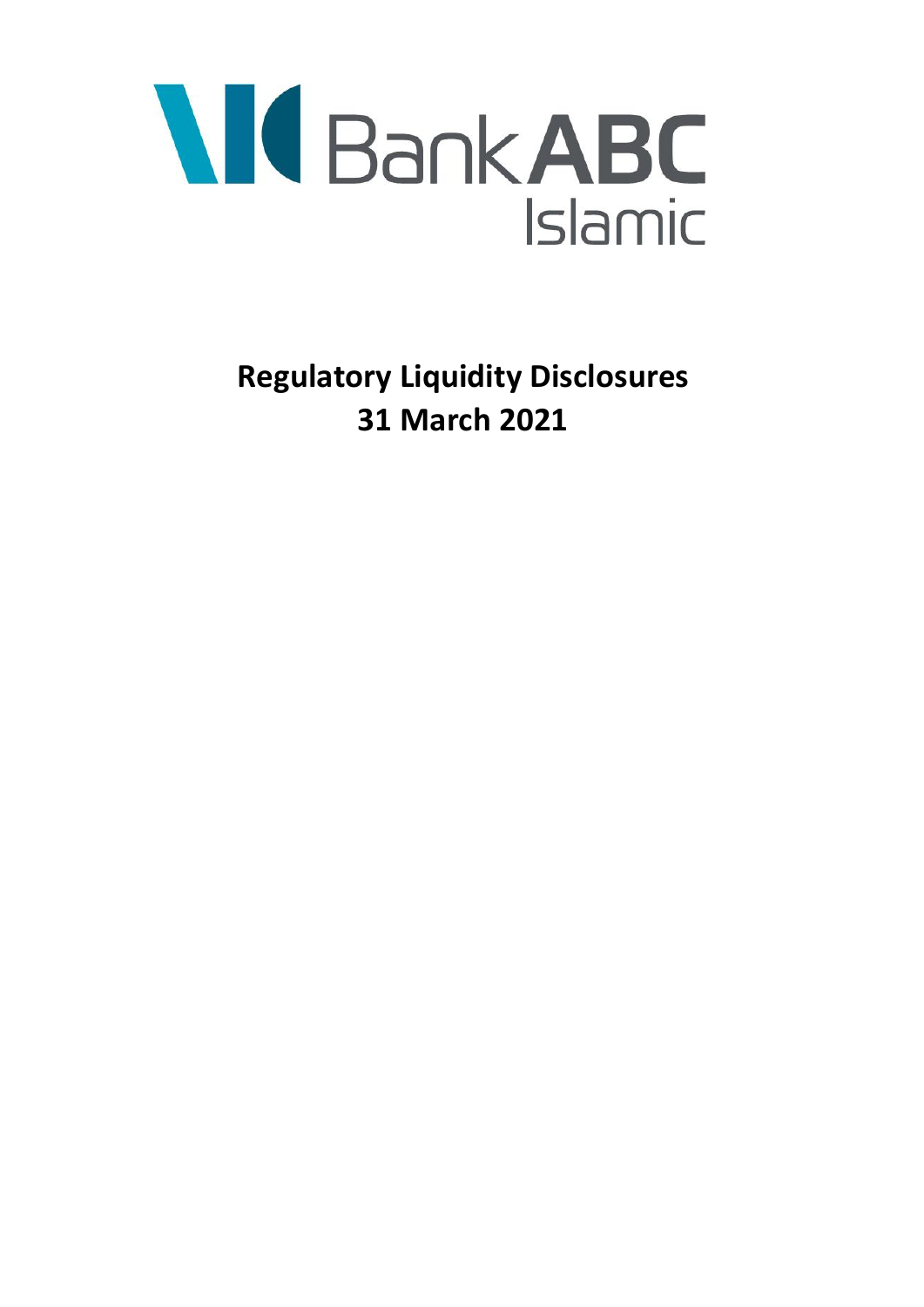# **Bank ABC Islamic**

Regulatory Liquidity Disclosures

### **Liquidity Coverage Ratio (LCR) for the period ended 31st March 2021**

### *Introduction*

In June 2019, the Central Bank of Bahrain (CBB) issued the regulations to banks operating in Bahrain on the reporting of the Liquidity Coverage Ratio (LCR) as part of the Basel III reforms.

The main objective of the Liquidity Coverage Ratio (LCR) is to promote the short-term resilience of the liquidity risk profile of banks by ensuring that they have sufficient level of high-quality liquid assets (HQLA) to cover net outflows and survive a significant stress scenario lasting for a period of up to 30 calendar days. Under the requirements, the Bank is required to maintain an LCR requirement of at least 100% on a daily basis.

To partially counteract the impact of the delayed loan settlements, the CBB provided banks with additional reliefs in Q1 2020 by reducing the minimum LCR requirement from 100% to 80%, and by reducing the regulatory reserve requirements.

### *High Quality Liquid Assets (HQLA) Portfolio*

HQLA eligible securities, fall into three categories: Level 1, Level 2A, and Level 2B liquid assets. Level 1 liquid assets, which are of the highest quality and deemed the most liquid is subject to no or little discount (or haircuts) to their market value and may be largely used without limit in the liquidity buffer. Level 2A and 2B securities are recognised as being relatively stable and reliable sources of liquidity, but not to the same extent as Level 1 assets. LCR rules therefore set a 40 per cent composition cap on the combined amount of Level 2A and Level 2B securities that firms may hold in their total eligible liquidity buffer. Level 2B liquid assets, which are considered less liquid and more volatile than Level 2A liquid assets, are subject to large and varying haircuts and may not exceed 15 per cent of the total eligible HQLA.

Bank's HQLA comprised primarily "Level 1" securities (85%) with the Central Bank of Bahrain (CBB) and the sovereign and central banks of countries where the Bank has branches and subsidiaries, and also include highly rated corporate debt issuances.

### *Outflows & Inflows*

Expected outflows are generally calculated as a percentage outflow of on-balance sheet items (e.g. funding received) and off-balance sheet commitments (e.g. credit and liquidity lines) made by firms. The % of outflow varies typically by counterparties per the liquidity rules.

Expected inflows are also generally calculated as a percentage inflow on-balance sheet items and include inflows (e.g. from corporate or retail loans) that will be repaid within 30 days. To ensure a minimum level of liquid asset holdings, and to prevent firms from relying solely on anticipated inflows to meet their liquidity coverage ratio, the prescribed amount of inflows that can offset outflows is capped at 75 per cent of total expected outflows.

The cash-outflows were driven primarily by unsecured wholesale funding and inter-bank borrowings.

The Bank utilises internal Risk Appetite Statement thresholds ("RAS") which act as early warning indicators and safeguards to ensure LCR is maintained above the regulatory minimum requirements at all times.

### *Quantitative Disclosure*

The Bank continued to maintain a strong average LCR position over the reporting period with a prudent surplus to both Board approved risk appetite and regulatory requirements. The Bank's average LCR was 210% in the first quarter of 2021 driven by high HQLA holdings and net cash outflows, reflecting the Group's focus on high-quality liquid assets and aligned with overall growth in the Group's balance sheet and external liquidity environment.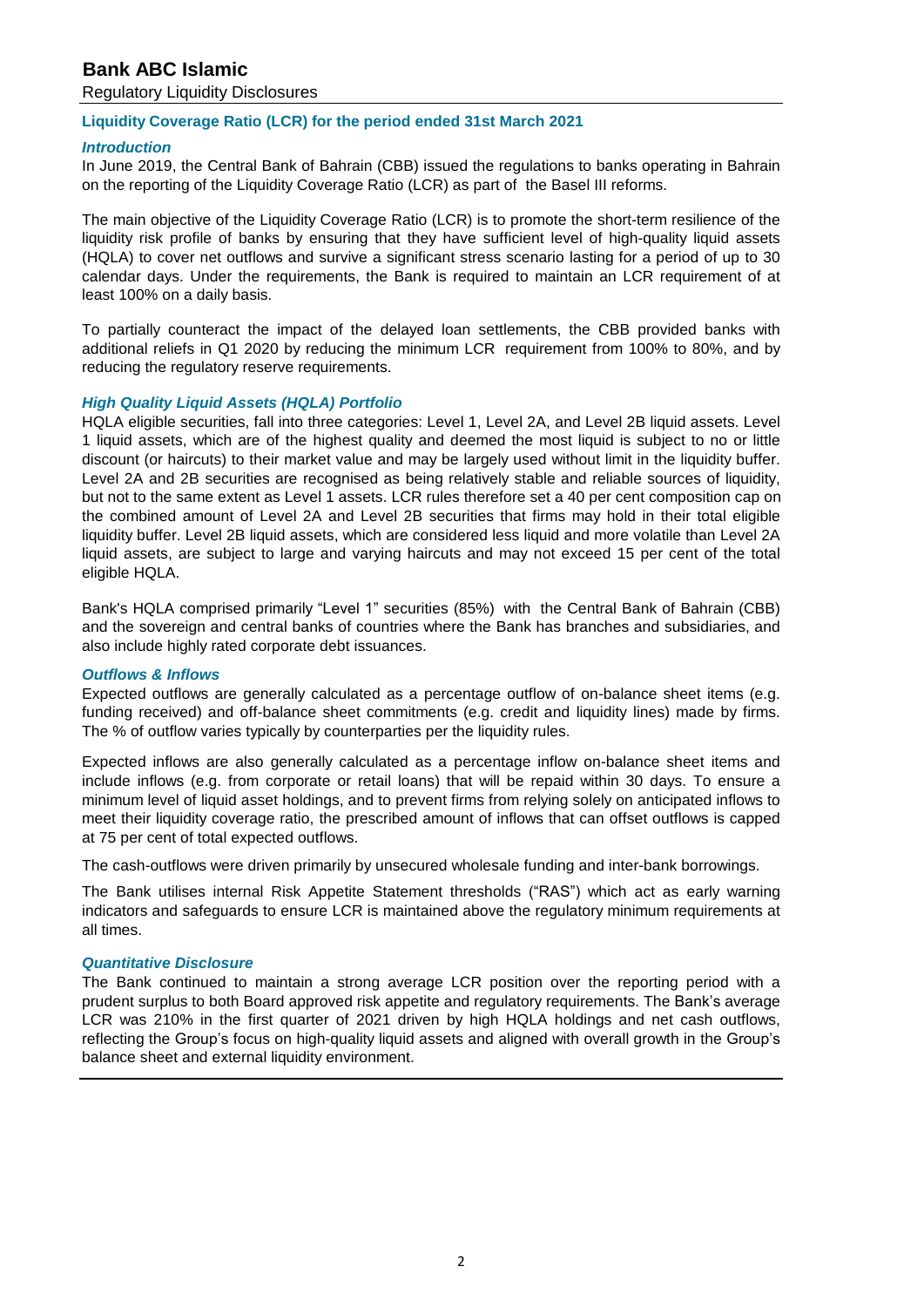# **Bank ABC Islamic**

Regulatory Liquidity Disclosures

## **Liquidity Coverage Ratio (LCR) for the period ended 31st March 2021 (continued)**

# *Quantitative Disclosure (continued)*

*All figures in US\$ 'millions*

|                      |                                                                                            |                                                    | 31 March 2021                                    | 31 December 2020                                   |                                                  |  |  |  |  |  |
|----------------------|--------------------------------------------------------------------------------------------|----------------------------------------------------|--------------------------------------------------|----------------------------------------------------|--------------------------------------------------|--|--|--|--|--|
|                      |                                                                                            | <b>Total</b><br>unweighted<br>value<br>(average)** | <b>Total</b><br>weighted<br>value<br>(average)** | <b>Total</b><br>unweighted<br>value<br>(average)** | <b>Total</b><br>weighted<br>value<br>(average)** |  |  |  |  |  |
|                      | <b>High-quality liquid assets</b>                                                          |                                                    |                                                  |                                                    |                                                  |  |  |  |  |  |
| 1                    | <b>Total HQLA</b><br>3,483<br>3,652                                                        |                                                    |                                                  |                                                    |                                                  |  |  |  |  |  |
| <b>Cash outflows</b> |                                                                                            |                                                    |                                                  |                                                    |                                                  |  |  |  |  |  |
| $\overline{2}$       | Retail deposits and deposits from small<br>business customers, of which:                   |                                                    |                                                  |                                                    |                                                  |  |  |  |  |  |
| 3                    | Stable deposits                                                                            |                                                    |                                                  |                                                    |                                                  |  |  |  |  |  |
| $\overline{4}$       | Less stable deposits                                                                       | 118                                                | 12                                               | 79                                                 | 8                                                |  |  |  |  |  |
| 5                    | Unsecured wholesale funding, of which:                                                     |                                                    |                                                  |                                                    |                                                  |  |  |  |  |  |
| 6                    | Operational deposits (all counterparties) and<br>deposits in networks of cooperative banks |                                                    | ä,                                               | ÷,                                                 |                                                  |  |  |  |  |  |
| $\overline{7}$       | Non-operational deposits (all counterparties)                                              | 4,784                                              | 2,721                                            | 4,325                                              | 2,411                                            |  |  |  |  |  |
| 8                    | Unsecured debt                                                                             |                                                    |                                                  | ä,                                                 |                                                  |  |  |  |  |  |
| 9                    | Secured wholesale funding                                                                  | 265                                                | 45                                               | 70                                                 | 20                                               |  |  |  |  |  |
| 10                   | Additional requirements, of which:                                                         |                                                    |                                                  |                                                    |                                                  |  |  |  |  |  |
| 11                   | Outflows related to derivative exposures and other<br>collateral requirements              | 16                                                 | 16                                               | 12                                                 | 12                                               |  |  |  |  |  |
| 12                   | Outflows related to loss of funding on debt<br>products                                    |                                                    | -                                                | $\blacksquare$                                     |                                                  |  |  |  |  |  |
|                      | 13 Credit and liquidity facilities                                                         | 32                                                 | 3                                                | 8                                                  | 1                                                |  |  |  |  |  |
| 14                   | Other contractual funding obligations                                                      | 6                                                  | 6                                                | 11                                                 | 11                                               |  |  |  |  |  |
|                      | 15 Other contingent funding obligations                                                    | 411                                                | 21                                               | 467                                                | 23                                               |  |  |  |  |  |
|                      | 16 Total Cash Outflows                                                                     |                                                    | 2,824                                            |                                                    | 2,486                                            |  |  |  |  |  |
|                      | <b>Cash inflows</b>                                                                        |                                                    |                                                  |                                                    |                                                  |  |  |  |  |  |
| 17                   | Secured lending (eg. reverse repos)                                                        | 92                                                 | 61                                               | 92                                                 | 70                                               |  |  |  |  |  |
|                      | 18 Inflows from fully performing exposures                                                 | 1,662                                              | 1,054                                            | 1,468                                              | 998                                              |  |  |  |  |  |
|                      | 19 Other cash inflows                                                                      | 47                                                 | 47                                               | 37                                                 | 37                                               |  |  |  |  |  |
|                      | 20 Total Cash Inflows                                                                      | 1,801                                              | 1,162                                            | 1,597                                              | 1,106                                            |  |  |  |  |  |
|                      | Cap on cash inflows                                                                        | 75%                                                | 2,118                                            | 75%                                                | 1,865                                            |  |  |  |  |  |
|                      | Total cash inflows after applying the cap                                                  |                                                    | 1,162                                            |                                                    | 1,106                                            |  |  |  |  |  |

|                                         | <b>Total</b><br>adjusted<br>value | <b>Total</b><br>adjusted<br>value |       |
|-----------------------------------------|-----------------------------------|-----------------------------------|-------|
| 21 Total HQLA                           |                                   | 3,483                             | 3,652 |
| 22 Total net cash outflows              |                                   | 1,661                             | 1,381 |
| 23 Liquidity Coverage Ratio (%) Average |                                   | 210%                              | 265%  |

\*\* *In accordance with the CBB liquidity module, LCR presented above is a simple average of daily LCR of all working days during Q1 2021 and Q4 2020 respectively.*

*The above ratio is reported at Domestic Liquidity Group (DLG). ie, at aggregate level for Bank ABC Parent and ABC Islamic Bank. The DLG LCR ratio as at 31st March 2021 was 213%.*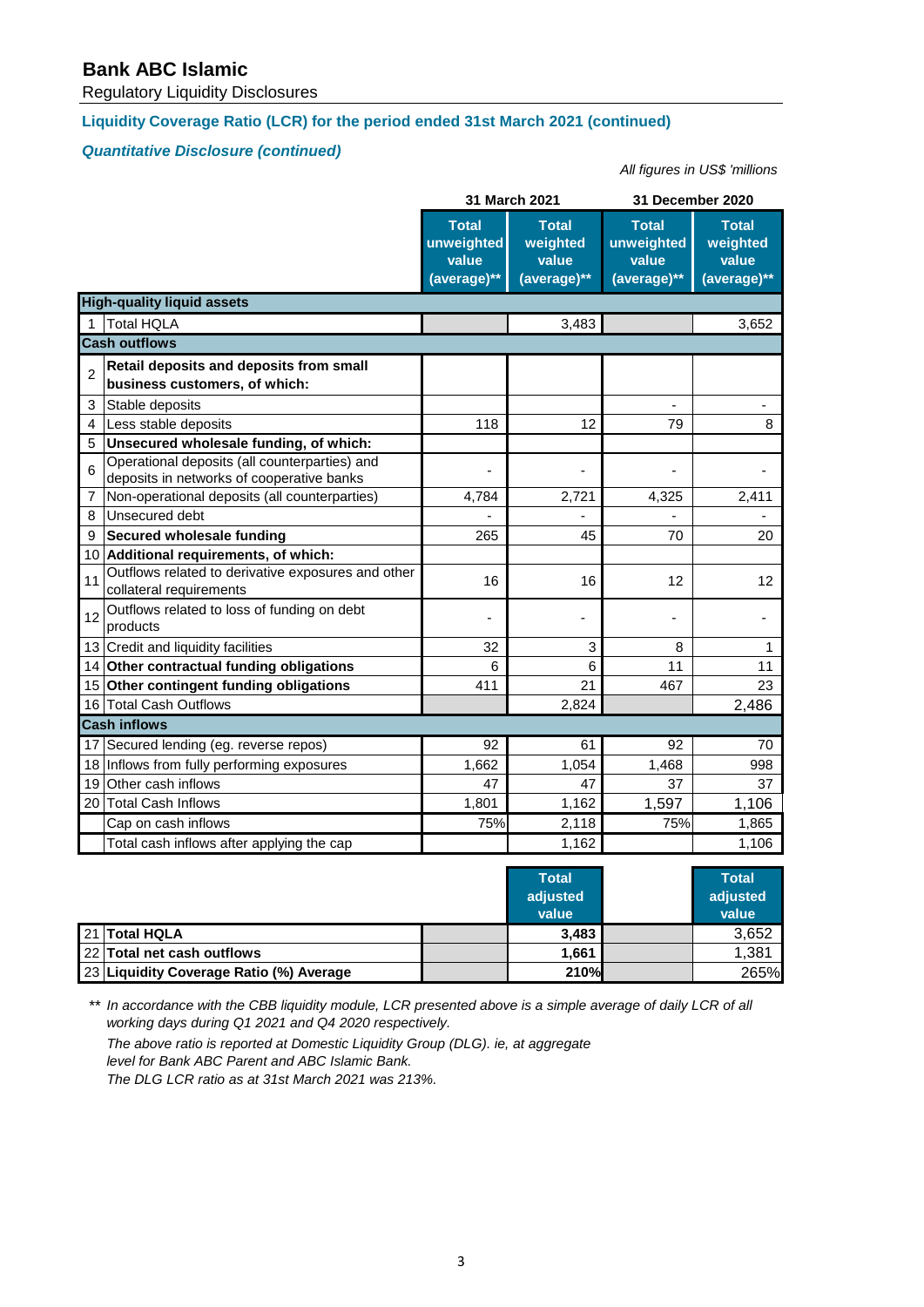# **Net Stable Fund Ratio (NSFR) for the period 31st March 2021**

## *Introduction*

In August 2018, the Central Bank of Bahrain (CBB) issued the regulations to banks operating in Bahrain on the reporting of the Net Stable Funding Ratio (NSFR) effective 31 December 2019. The purpose of this disclosure is to provide the information pursuant to CBB's Liquidity Risk Management module LM 12.5 "General Disclosure Requirements".

The NSFR is a balance sheet metric which requires institutions to maintain a stable funding profile in relation to the characteristics of their assets and off-balance sheet activities over a one-year horizon. It is the ratio between the amount of available stable funding (ASF) and the amount of required stable funding (RSF). ASF factors are applied to balance sheet liabilities and capital, based on their perceived stability and the amount of stable funding they provide. Likewise, RSF factors are applied to assets and off-balance sheet exposures according to the amount of stable funding they require. As per the CBB liquidity disclosure requirement, the Consolidated NSFR is to be published on a quarterly basis. At the last reporting date, the Group NSFR remained above 100 per cent.

To partially counteract the impact of Covid 19, the CBB provided banks with additional reliefs in Q1 2020 by reducing the minimum NSFR requirement from 100% to 80%, and by reducing the regulatory reserve requirements.

The Bank utilises internal Risk Appetite Statement thresholds ("RAS") which act as early warning indicators and safeguards to ensure NSFR is maintained above the regulatory minimum requirements.

## *Quantitative Disclosure*

At 31 March 2021, the Bank's NSFR was 110% ( Dec 20 : 108%), above the regulatory minimum. Available Stable Funding as of 31 March 2021 was around US\$ 9.3 billion (Dec 20: 9.0 billion) as against US\$ 8.4 billion (Dec 20: US\$ 8.4 billion) of Required Stable Funding.

The drivers of available stable funding include Bank ABC's robust capital base, substantial and reliable wholesale funding from customers and a retail deposits in MENA units. Required stable funding include financing various customers including non-financial corporates, sovereigns, PSE's , financial institutions and retail and small business customers. Bank ABC's HQLA requires minimal funding mainly due to the significant component of Level 1 assets in the portfolio.